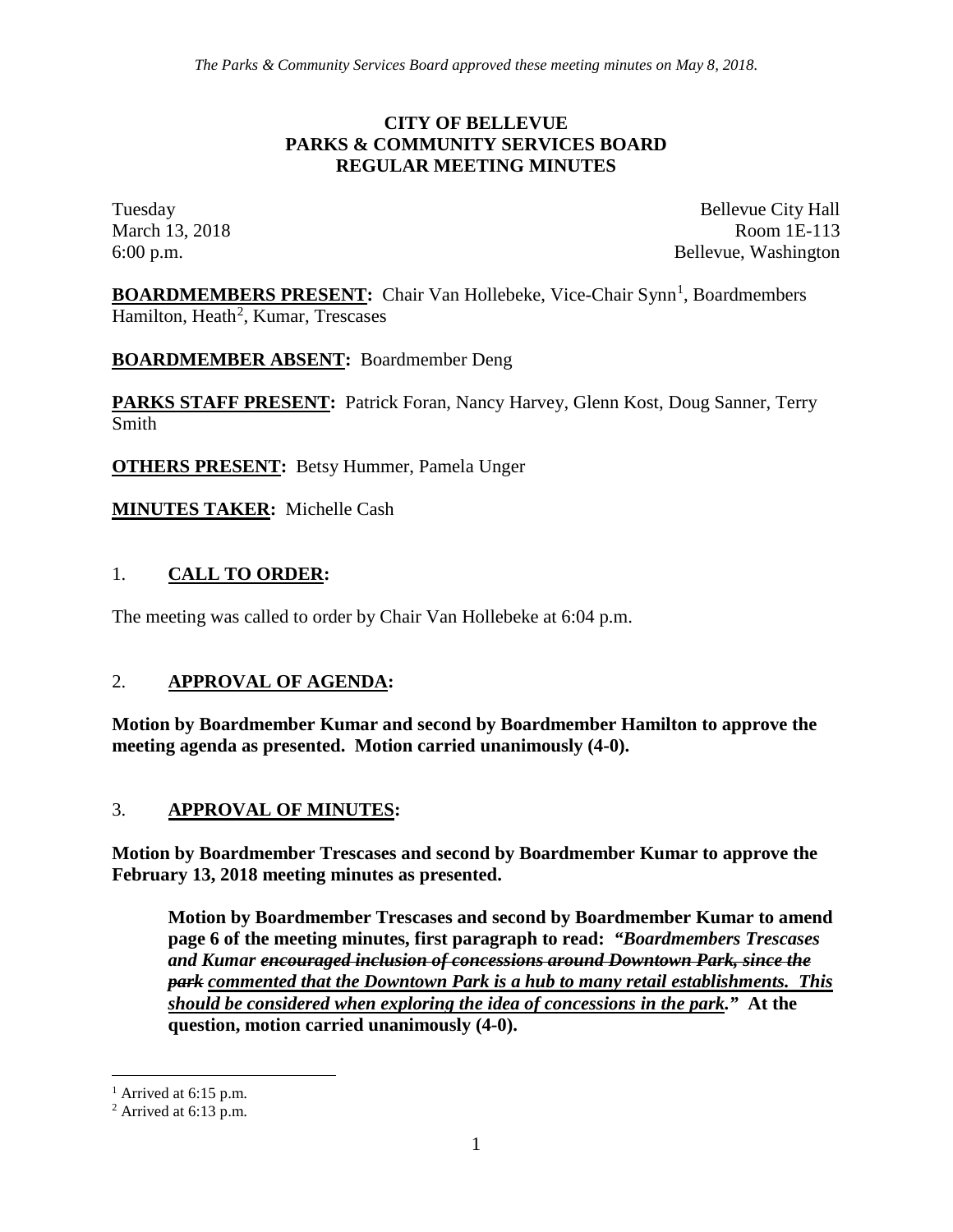**At the question, motion carried unanimously (4-0) to approve the meeting minutes as amended.** 

#### 4. **ORAL COMMUNICATIONS/PUBLIC COMMENTS:**

Betsi Hummer

14541 SE 26<sup>th</sup> Street, Bellevue, WA

Ms. Hummer expressed her enthusiasm for the potential aquatic center project. She also thanked Boardmembers for their continued leadership and receptiveness to public comments.

#### 5. **COMMUNICATIONS FROM CITY COUNCIL, COMMUNITY COUNCIL, BOARDS AND COMMISSIONS:**

No report.

## 6. **DIRECTOR'S REPORT:**

Mr. Foran explained that a study was presented to Council in 2009 for an aquatic facility. At that time, Council expressed general support for a major aquatic facility and directed staff to explore regional partnerships with adjacent cities and King County. Staff reported back to Council in early 2010, that after a thorough review, neighboring cities were not ready to pursue a partnership at the time. At the March 12, 2018 Council meeting, staff reported that interest is growing in support of the aquatic center from adjacent cities, King County, Bellevue College, and the Bellevue School District. Council approved a resolution authorizing the city to spend up to \$250,000 to study questions surrounding feasibility, financing, scope and operations of an aquatic facility.

## 7. **BOARD COMMUNICATION:**

Boardmember Kumar continues to participate on the Wilburton Citizen Advisory Committee. A more detailed report will be provided later in the meeting agenda.

Boardmember Hamilton continues to acquaint himself with Bellevue parks. He recently visited Kelsey Creek Farm and Bellevue Botanical Gardens.

Vice-Chair Synn has been enjoying the pathways on the Eastside Rail/Kirkland Corridor. He also has been engaged on a Microsoft Accessibility Committee. Vice-Chair Synn noted that an accessibility training program is being developed for all Microsoft employees. He is working to obtain proper authorization so that he can share some of the Best Practices from the Microsoft Accessibility Committee with Boardmembers.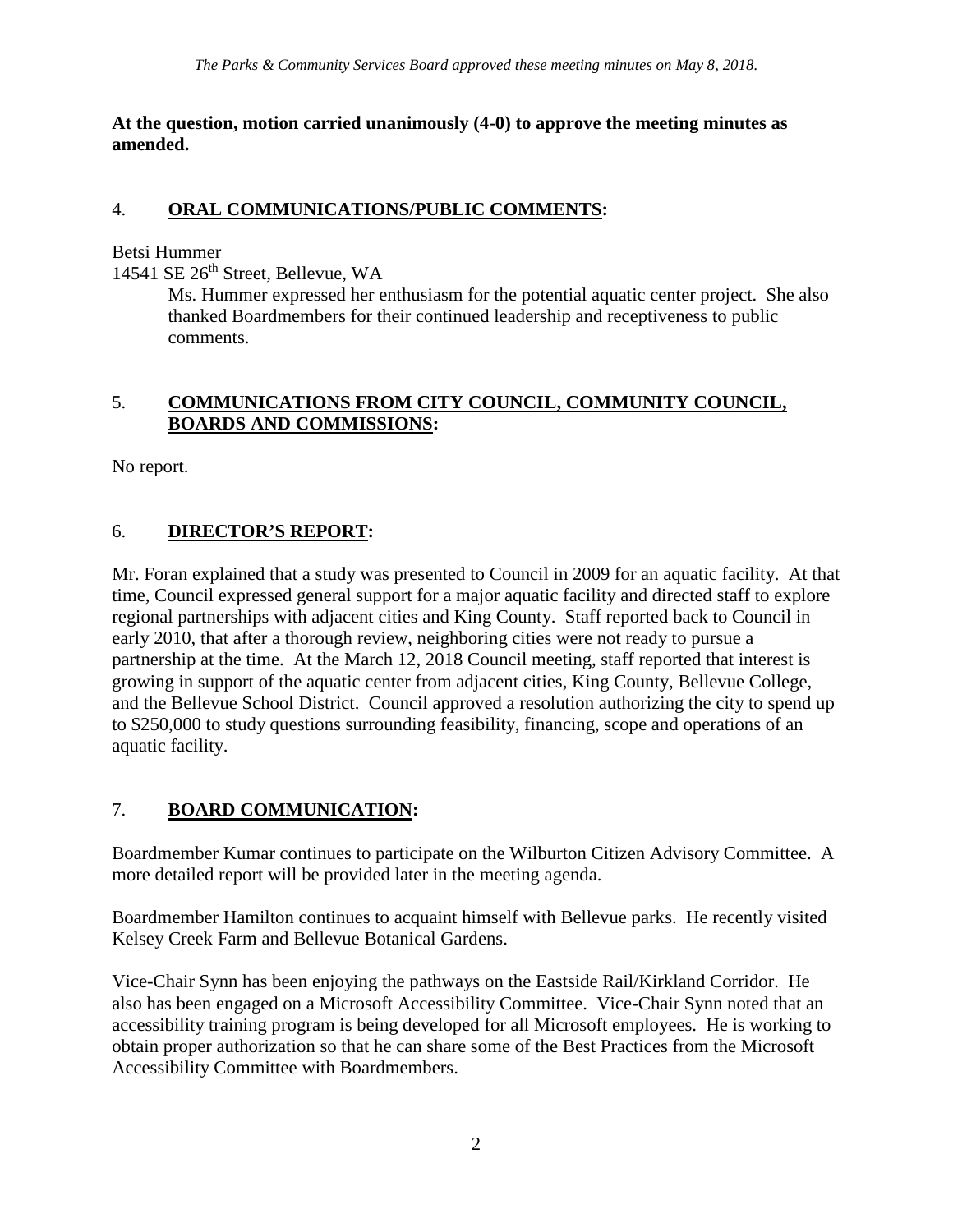# 8. **CHAIR COMMUNICATION & DISCUSSION:**

Chair Van Hollebeke clarified that the Board retreat was delayed due to the delay in release of the Council priorities. Council priorities are expected to be released in the next few weeks and then the Board retreat will be scheduled. Chair Van Hollebeke also provided the following report:

- Hiked the Coal Creek Nature Trail.
- Attended the Holi Festival of Colors event at Downtown Park.

## 9. **BOARDMEMBER/COMMITTEE/LIAISON REPORTS:**

#### A. Wilburton Citizen Advisory Committee

Boardmember Kumar distributed her Wilburton CAC report for March. Community members are encouraged to comment on the draft EIS through March 19, 2018. Boardmember Kumar noted that the Wilburton CAC is in the process of determining the preferred alternative recommendations. Vice-Chair Synn suggested that a formal memo be prepared, on behalf of the Board, to make a formal alternative recommendation. Chair Van Hollebeke suggested that Boardmembers evaluate the following Wilburton alternatives at the Board retreat:

- Enhanced Natural Systems
- ERC Spine
- Central Civic Space

There was general consensus to eliminate the smaller plazas and open space alternative.

Boardmember Kumar noted that there was an open house on February 28, 2018 so community members could comment on the alternatives. However, no one from the community attended.

## B. Bylaws Subcommittee

Vice-Chair Synn explained that he would like to meet with the City Attorney representative to discuss the intent of the Bylaws and why they are being created. Mr. Smith clarified that the Bylaws evolved because Council wanted consistency for all Boards/Commissions. Therefore, a Bylaws template was created by the City Attorney's Office which can be customized where needed. Vice-Chair Synn noted that there are items in the Bylaws template that are outside of the scope for process. He would like to understand the process before he recommends any edits to the Bylaws.

Boardmember Trescases noted that she reviewed the proposed Bylaws and is in favor of approving the most recent version, as presented.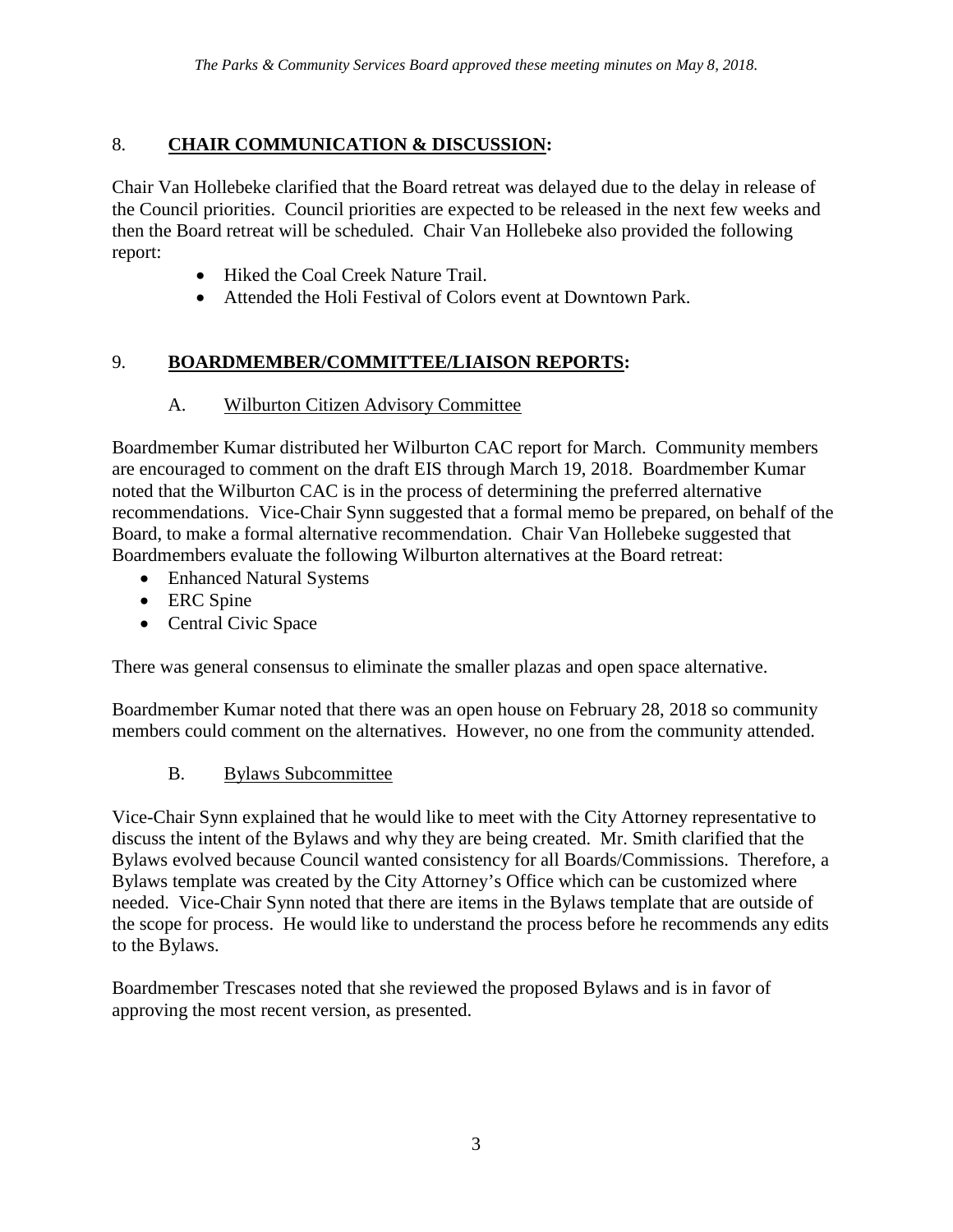#### 10. **DISCUSSION/ACTION ITEMS:**

#### A. 2019-2025 Parks CIP Budget

Mr. Sanner provided an overview of the 2019-2025 Parks Capital Investment Program budget process. He reminded Boardmembers that the budget is a 2-year Operating Budget and 7 year Capital Investment Program (CIP). He noted that the Board's typical budget role is to:

- Act as an advisory Board to Council on Parks capital needs
- Review potential Parks CIP proposals at the March-April meetings
- Develop a Parks Board communication to Council, when ready

Mr. Sanner discussed the 2008 Parks & Natural Areas Levy and the status of the projects, which are as follows:

- Previously Completed: Sportsfields (Wilburton & Newport Hills), Lewis Creek Picnic Area, Bellevue Botanical Garden Visitors Center and Ravine Garden, Bellevue Youth Theatre, Trail Development, Bridle Trails Corner Park, Hidden Valley Partnership, Property Acquisitions (Bridle Trails, Newport Hills, NE 2<sup>nd</sup>)
- Funded in 2017-2023 CIP: Downtown Park (Complete Circle, NE Entry), Surrey Downs, Airfield Park Design/Permitting, Property Acquisition
- Remaining Projects: Airfield Park Phase I Development, Lake Sammamish Neighborhood Park

The non-levy Parks CIP Projects include:

- Meydenbauer Bay Development—Phase I development previously estimated at \$17.2M
- Renovation & Refurbishment—add ongoing funds for 2024-25 (+\$6M/year)
- Park Planning—add ongoing funds for 2024-25 (+\$-.3M/year)
- Mercer Slough East Link Mitigation
- Enterprise Improvements—user fees transferred to CIP for golf/enterprise improvements
- King County Levy—6-year levy for trails, open space, parks (expires in 2019)

Mr. Sanner also reviewed the preliminary strategy for the CIP, including projects requested by the Board during the last budget process. Boardmembers stressed the importance of continuing the commitment to voters from the 2008 Parks Levy. In addition, they discussed the mixed opinions throughout the community about Airfield Park and future plans. A portion of the community would like Airfield Park to remain in a natural state, while others would like the park to be developed.

Boardmember Trescases recommended that the items listed on the Capital Project list be included on the CIP request list, particularly since these items were also priorities during the last budget process. Vice-Chair Synn added that some of the priorities may shift from time-to-time.

Chair Van Hollebeke stressed that the Parks Board priorities need to align with Council's priorities. One of the priorities that Chair Van Hollebeke would like to reiterate is the need for Council to fund the funding gap for the Parks Capital project list.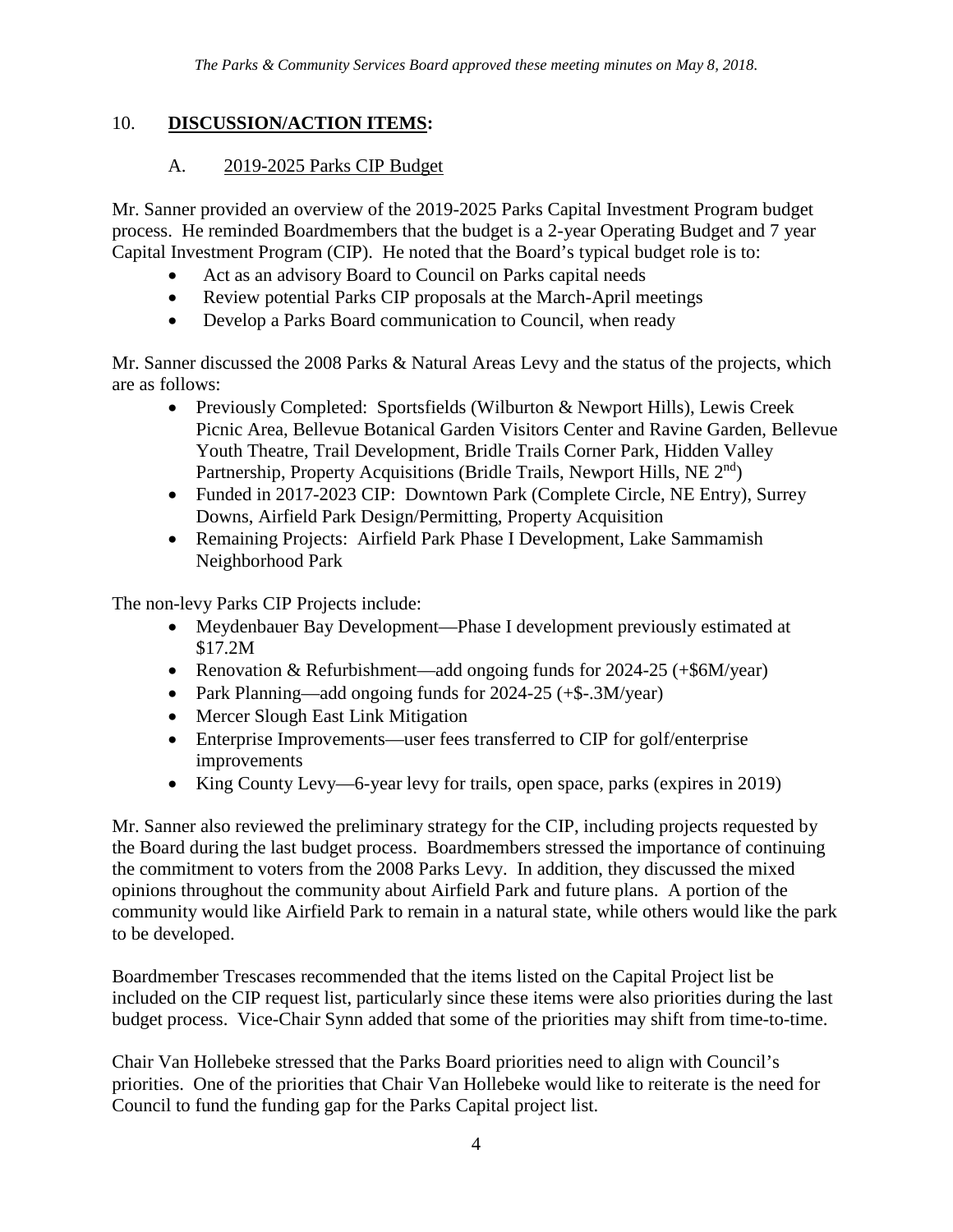Boardmember Hamilton requested clarification on the process for the Council memo. Mr. Sanner clarified that a memo is typically prepared/distributed to Council via the Board Chair. However, Boardmembers stressed the importance of waiting to prepare the memo until after the list of Council priorities has been released.

Boardmember Heath cautioned that political capital must be spent wisely. He discussed the process two years ago when the Parks Board recommended funding for projects and Council didn't consider the recommendation. Boardmember Heath does not want the Board to expend significant effort on preparing a list of project recommendations for the CIP if there is no political capital.

Chair Van Hollebeke noted that political capital is a renewable resource that is built through relationships. He stressed the importance of aligning the Parks Board priorities with Council priorities. Boardmember Trescases added that it takes time to build relationships. She suggested that recommendations and funding requests be made early so that Council has an opportunity to vet questions they may have prior to decision making.

Mr. Foran encouraged Boardmembers to keep their minds open when evaluating all opportunities and funding mechanisms.

Boardmember Trescases called attention to recent tourism discussions and encouraged Boardmembers to keep tourism in mind when determining overall strategies. Vice-Chair Synn added that the aquatic center is also a great attraction and can be considered a community service amenity.

There was general consensus to discuss the Parks Board priorities once the Council priorities have been released.

## B. Board Retreat Planning

Chair Van Hollebeke will work with staff to determine a date for the Board Retreat.

## 11. **NEW BUSINESS:**

*None.*

## 12. **ESTABLISHING AGENDA FOR NEXT MEETING:**

Boardmembers requested that an update be provided on the aquatic center.